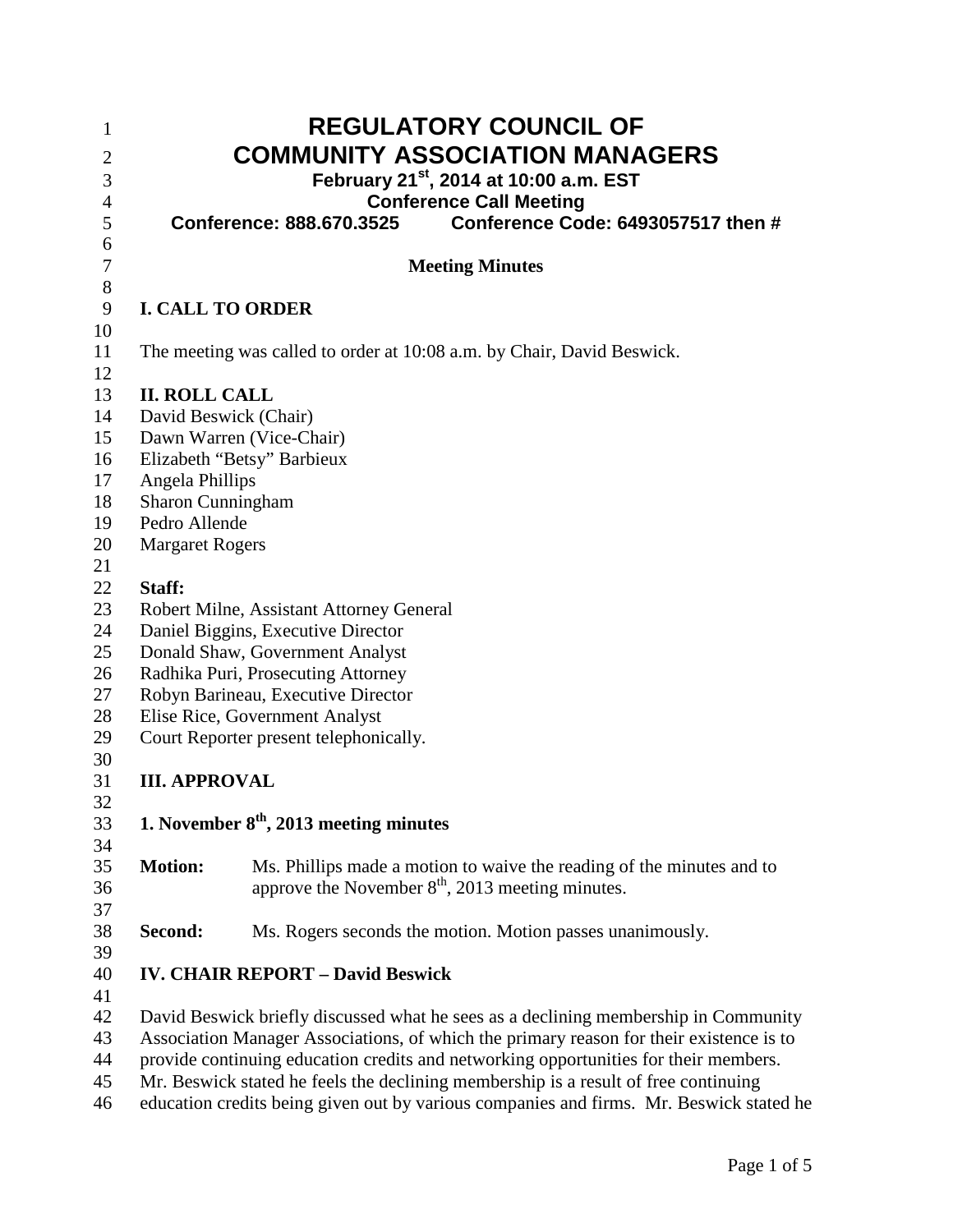| 47<br>48<br>49<br>50<br>51<br>52<br>53       | feels this is a positive for the industry in that managers are being given more access to<br>education and information for their industry, but feels the networking opportunities for<br>licensed Community Association Managers are getting fewer and fewer. Mr. Beswick<br>asked the Council if this phenomenon is appearing in other areas of the state. Ms.<br>Phillips stated that the same thing is happening in her area of the state as there are not<br>many good opportunities for Community Association Managers to network with each<br>other.                                 |
|----------------------------------------------|--------------------------------------------------------------------------------------------------------------------------------------------------------------------------------------------------------------------------------------------------------------------------------------------------------------------------------------------------------------------------------------------------------------------------------------------------------------------------------------------------------------------------------------------------------------------------------------------|
| 54                                           |                                                                                                                                                                                                                                                                                                                                                                                                                                                                                                                                                                                            |
| 55                                           | <b>V. COUNCIL DISCUSSION TOPICS</b>                                                                                                                                                                                                                                                                                                                                                                                                                                                                                                                                                        |
| 56<br>57<br>58                               | <b>Continuing Education for activation of Inactive Licenses</b>                                                                                                                                                                                                                                                                                                                                                                                                                                                                                                                            |
| 59<br>60<br>61<br>62<br>63<br>64<br>65<br>66 | Mr. Biggins gave a brief overview of the process of reactivating an inactive license,<br>indicating that a licensee was required to take the required continuing education prior to<br>the license being activated. Mr. Biggins stated that he has confirmed that this is the<br>information the Department passes on to licensees, but he will ensure that nothing in the<br>Department's materials indicate otherwise. Mr. Biggins stated that the confusion could<br>be coming up in the difference between reactivating an inactive license, and reinstating a<br>Null & Void license. |
| 67                                           | <b>Legal Update Seminar</b>                                                                                                                                                                                                                                                                                                                                                                                                                                                                                                                                                                |
| 68<br>69<br>70<br>71<br>72                   | Mr. Biggins reviewed Rule $61E14-4.001$ (3)(a), requiring individuals to take the required<br>2 Hour Legal Update course in each year of the biennium. Ms. Barbieux stated there is<br>some confusion on how the course is being offered by CE providers, and she feels the<br>rule should be changed to better accommodate licensees.                                                                                                                                                                                                                                                     |
| 73                                           |                                                                                                                                                                                                                                                                                                                                                                                                                                                                                                                                                                                            |
| 74<br>75<br>76<br>77                         | <b>Motion:</b> Ms. Barbieux made the motion to open up Rule 61E14-4.001 for development,<br>to allow individuals to take both of the Legal Update courses at any time throughout the<br>renewal period.                                                                                                                                                                                                                                                                                                                                                                                    |
| 78<br>79                                     | <b>Second:</b> Ms. Phillips seconded the motion.                                                                                                                                                                                                                                                                                                                                                                                                                                                                                                                                           |
| 80<br>81                                     | After discussion, the motion passed unanimously.                                                                                                                                                                                                                                                                                                                                                                                                                                                                                                                                           |
| 82<br>83                                     | Mr. Milne indicated he would present proposed language at the next meeting.                                                                                                                                                                                                                                                                                                                                                                                                                                                                                                                |
| 84<br>85                                     | <b>Exam Discussion</b>                                                                                                                                                                                                                                                                                                                                                                                                                                                                                                                                                                     |
| 86<br>87<br>88<br>89<br>90<br>91<br>92       | Mr. Biggins indicated that he spoke with the Department's Bureau of Education and<br>Testing and was provided a little history on Rule 61E14-1.004, and provided that history<br>to the Council. Mr. Biggins stated that the Exam has been approved by the Council and<br>doesn't need to be approved on an annual basis. Mr. Biggins stated that he thinks it<br>would be a good idea for Mr. Beswick to appoint a Committee to visit the Department<br>and review the exam.                                                                                                              |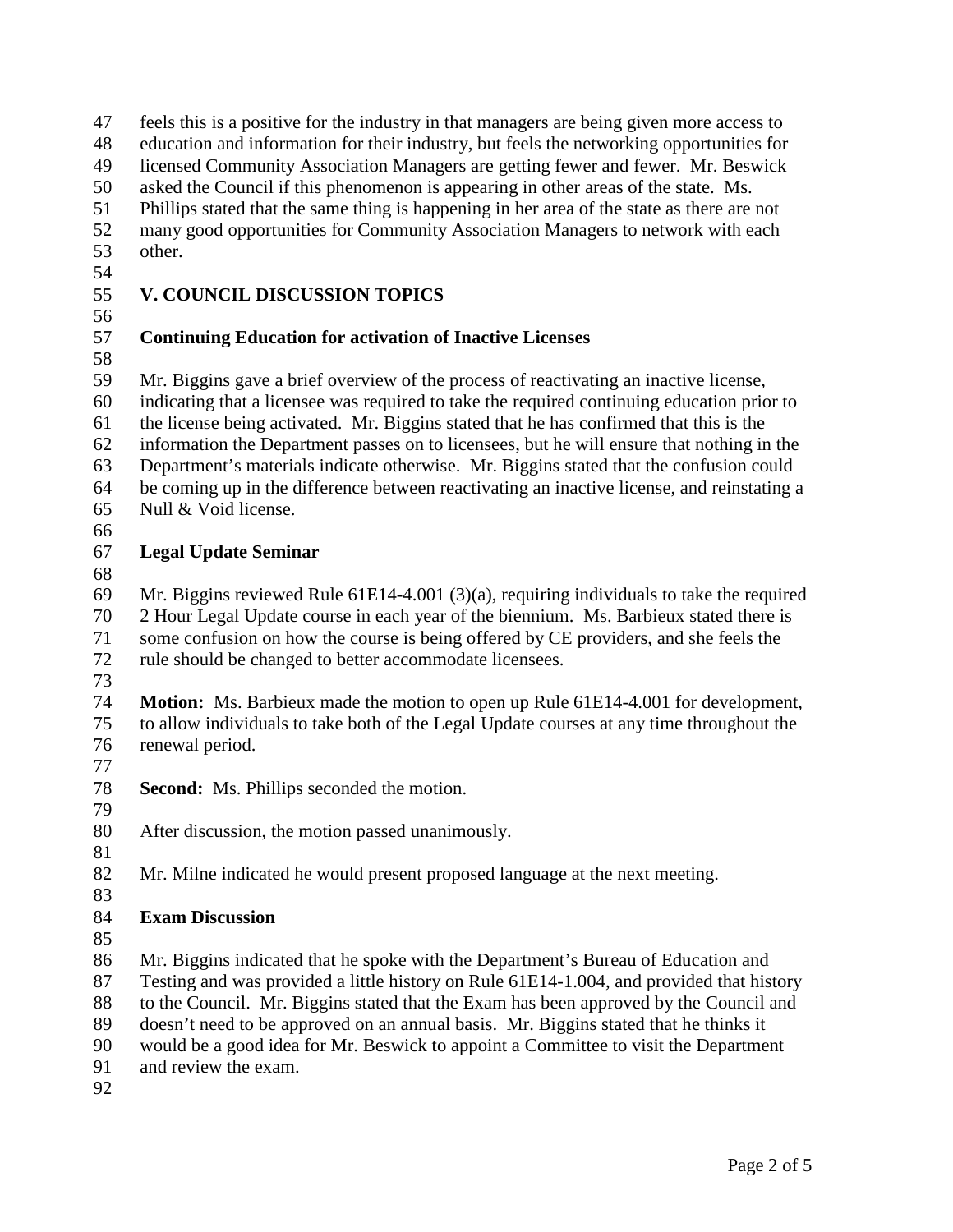Mr. Beswick asked if Ms. Warren would be open to being appointed to that Committee and reviewing the CAM exam. Ms. Warren stated she would be open to the idea. Mr. Beswick appointed Ms. Warren to visit the Department and review the CAM exam. **VI. COUNSEL REPORT – Robert Milne** Mr. Milne informed the Council that the Department had received a letter from the Joint Administrative Procedures Committee ("JAPC") regarding the language submitted for Rule 61E14-2.001. Mr. Milne stated JAPC required that changes to the proposed language be made, and Mr. Milne stated he would provide those suggested changes to the Council at a future meeting. Mr. Milne concluded his report by indicating that no other rules are pending, and he will provide suggested language for Rule 61E14-4.001 at the next meeting. **VII. DEPARTMENT RULE REPORT – John MacIver** 110 Mr. MacIver had nothing to report. Mr. Biggins indicated as soon as Rule 61E14-2.001 was completed, Mr. MacIver would be submitting language to ensure that any Rule under 61-20 that would be affected by the changes to Rule 61E14-2.001 would be changed to be consistent with those changes. **VIII. PROSECUTING ATTORNEY REPORT – Radhika Puri**  $\frac{117}{118}$ Ms. Puri read the Prosecuting Attorney's report into the record. Ms. Barbieux asked if the numbers provided were an acceptable case load for the Department to handle. Ms. Puri confirmed that the numbers are manageable for her. **IX. EXECUTIVE DIRECTOR - Daniel Biggins** Mr. Biggins introduced Ms. Barineau and Ms. Rice to the Council, and indicated that they would be replacing himself and Mr. Shaw as the Departmental staff for the Council. Ms. Barineau would be the new Executive Director for the Council, and Ms. Rice would be the new Government Analyst, and Mr. Biggins they come with his highest recommendation. Ms. Barineau and Ms. Rice both thanked Mr. Biggins and stated they were looking forward to working with the Council. **1. Financial Statements; current & projections** Mr. Biggins reviewed the report to the Council. Ms. Barbieux asked why there was such a large difference in income from this year and the previous year. Mr. Biggins explained that is due to the previous year being a renewal

year for the CAM licenses.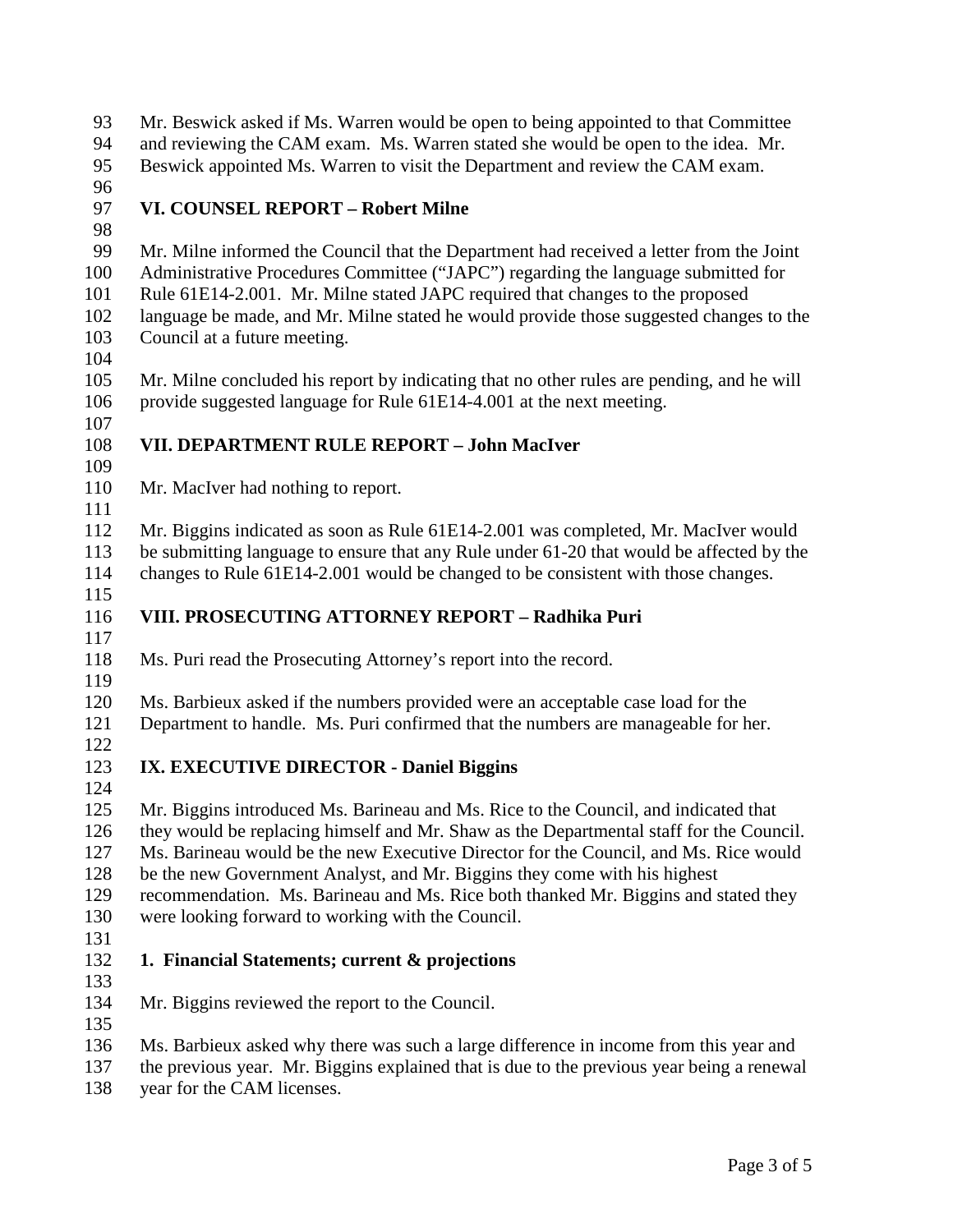**2. Division of Regulation Quarterly Complaint Report** Mr. Biggins read the Quarterly Complaint Report into the record. **3. CAM Firm Renewal Numbers** Mr. Biggins read the renewal numbers into the record. **4. HOA Reporting Numbers** Mr. Biggins read the reporting numbers into the record. Ms. Phillips asked if there was any way that the Council could be provided with the total amount of Homeowners' Associations in the State, to see how many HOAs are in compliance with the reporting requirement and how many have yet to comply. Ms. Phillips expressed concern that self-managed associations may not know of the reporting requirement. Mr. Biggins stated the Council's office has been working with the Division of Condos, Timeshares, and Mobile Homes to ensure the word is getting out however possible. Mr. Biggins said some initial numbers were provided during bill analysis, and he would check with the appropriate people to see if there is an estimate out there on the total number of HOAs. Ms. Phillips asked if there was anything the Council members could to ensure that all associations are reporting. Mr. Biggins stated the Council members could try to go through their associations and colleagues to get the word out. Ms. Barbieux stated that when the law was passed requiring licensure of CAM Firms, actual site inspections were made to inform CAM Firms of the licensing requirements. Ms. Barbieux asked if the same could be done for HOAs. Ms. Phillips stated that in her local county, there is an association that reaches out to all the HOAs in her area, and suggested that perhaps Council Members could reach out to similar groups in their areas. Ms. Barbieux stated that she feels an audit might actually need to be performed, county by county, to identify them. With nothing further to report, Mr. Biggins concluded his report. **X. FUTURE MEETING DATES**

- 
- 177 May  $9<sup>th</sup>$ , 2014 (Conference Call)
- 178 August  $15^{th}$ , 2014 (Conference Call) tentative
- 

## **XI. New Business**

- Ms. Barbieux requested some information on an issue that arose at the previous meeting,
- regarding the City of Doral having passed a local ordinance imposing additional
- regulation on CAMs and CAM Firms. Mr. Biggins stated that the Department's Office of